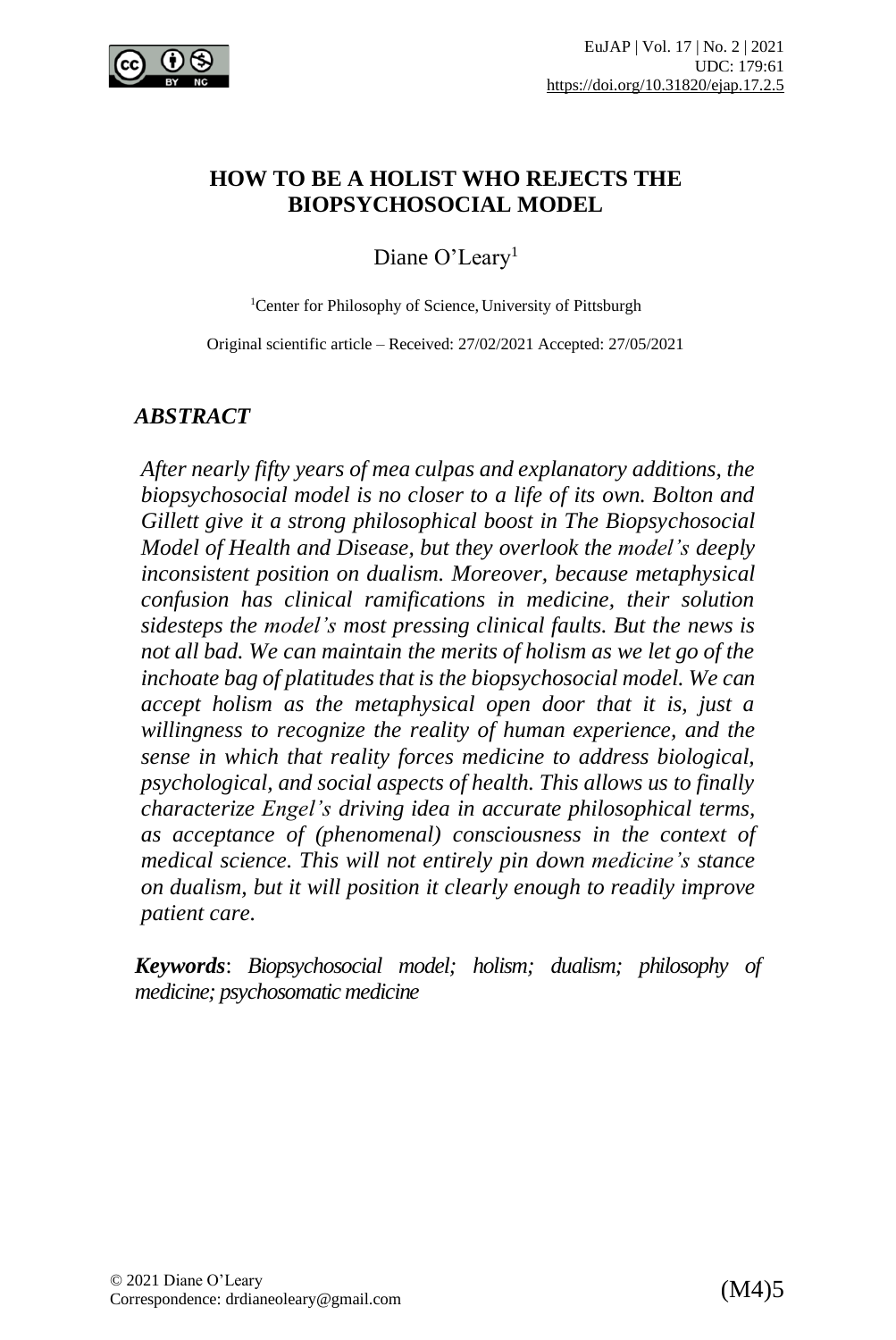### **1. Introduction**

The biopsychosocial model (BPSM) has two central problems: one philosophical and one clinical. First, while the model turns away from reductive physicalism, proposing an alternative that brings subjective experience into the scope of medical science, its ontological position is, at best, unclear and, at worst, incoherent. Second, while the model demands a radical change in everyday practice––again, a broadening that will range over not only biological, but also psychological and social considerations– –it fails to provide guidance as to what, exactly, a clinician should do to practice in a biopsychosocial way.

In *The Biopsychosocial Model of Health and Disease*, Bolton and Gillett offer a convincing presentation of the BPSM, highlighting these fundamental problems in their own terms, then they set out to resolve them. The result, they suggest, is a BPSM rethought and reinvigorated, one with far more substantial ties to philosophy. The need for this kind of rethinking is very real, as the BPSM has become a kind of dogma for medicine, even if only in marketing, while its shortcomings remain severe. As Bolton and Gillett aptly put it, the result is a crisis for medicine's foundations, one long in the making.

Engel could not have hoped for a more enthusiastic effort at redemption, nearly fifty years into medicine's biopsychosocial journey, and in many ways the effort is invaluable, even ingenious. Where Engel was vague (to put it kindly) about causal connections, Bolton and Gillett fill in the gaps, and in a way that brings the BPSM into current philosophical focus. Most valuable, I think, is their discussion of embodied cognition as a tool for fleshing out the scientific meaning of slogans like "mind-body integration". More than that, authors provide a detailed and wide-ranging account of the kind of complex causal interdependence that can make the BPSM work as a matter of science. Even if we find fault with their account and its idiosyncrasies, its value will remain. The BPSM is so often framed as medicine's softer side, while the evidence-based model fills the slot for hard science. That understanding is a mistake, and Bolton and Gillett will have made that clear even if their particular account of the science can be challenged.

The BPSM, however, is not redeemed by this ingenuity. Philosophically speaking, while Bolton and Gillett devote most of the book to the intricacies of their causal picture across the biopsychosocial spectrum, the model's most glaring, and most pressing, ontological failures are not recognized. Moreover, because medicine's metaphysical confusions have powerful clinical ramifications, Bolton and Gillett's solution to the clinical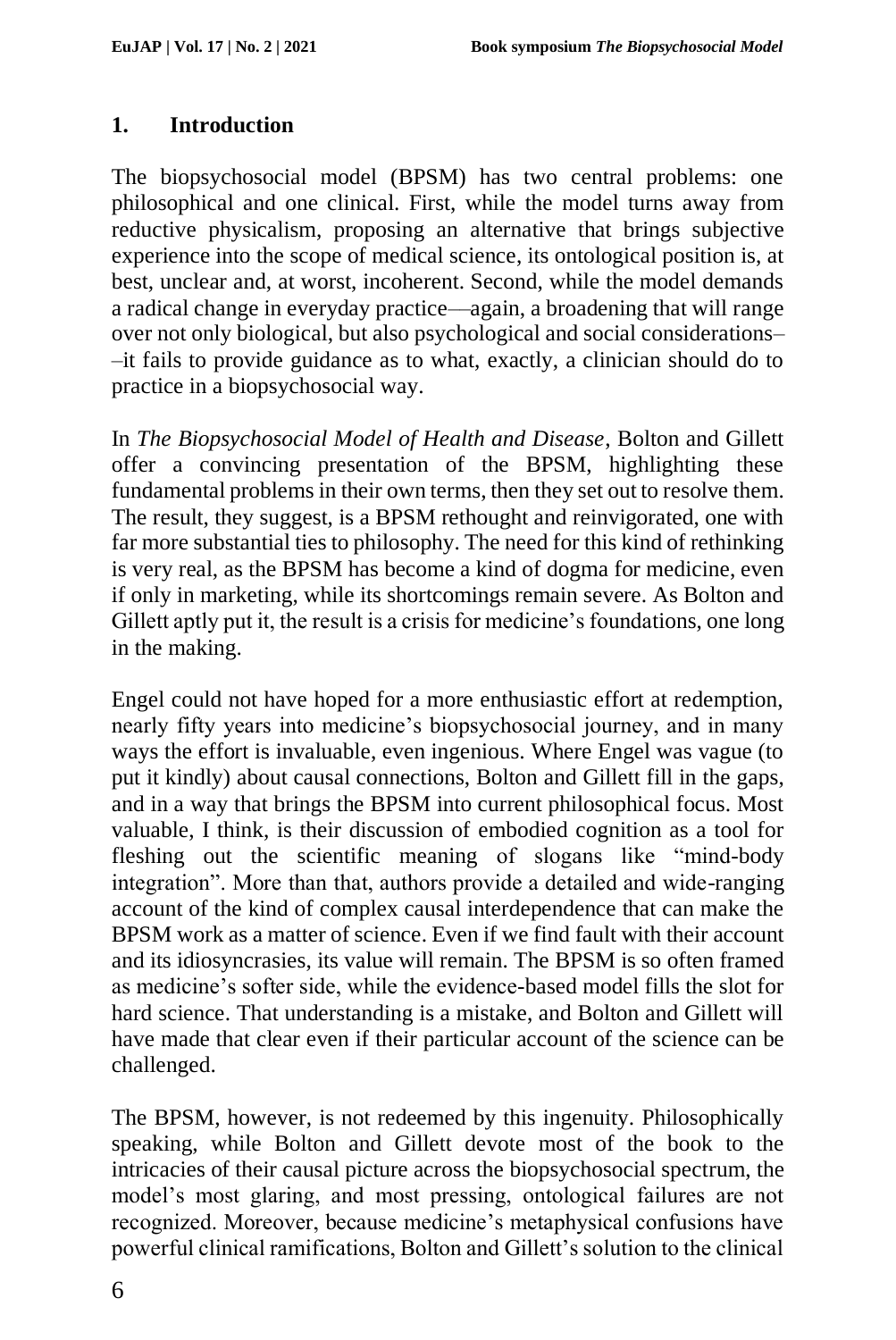problem also sidesteps the BPSM's most pressing faults. I will address each of these issues in turn.

In the end of the day, I will not suggest that Bolton and Gillett's efforts have been wasted. I will suggest that they've been wasted on the BPSM. Nassir Ghaemi (2010, 213) is right, I think, that the BPSM is more a slogan than a model, and we've spent almost fifty years tacking on *mea culpas* and explanatory additions. None of these has begun to give the thing life as a model, because none have addressed, or could address, the radical inconsistencies that have grown out of Engel's original philosophical confusions. But the news is not all bad. There is no reason why we cannot begin anew with a form of holism that takes what works from Engel and lets go of what fails. There is no reason why we cannot, from a clean slate, build a new model for holism that is philosophically sound, scientifically substantial and, above all, optimal for patient care.

# **2. The Philosophical Problem**

Philosophically speaking, the simplest and most salient feature of the BPSM is an ontological expansion of medicine's conceptual foundations. Whatever else we might say about the model as Engel presented it, it is clear that, according to the BPSM, traditional medicine's exclusive focus on the physical body is misguided. To improve things, medicine must expand to recognize the inextricable place for mind, for experience, in the health of the whole person.

From the perspective of current philosophy of mind, this idea is uncomplicated. It is a rejection of reductive physicalism in favor of some form of property dualism or nonreductive physicalism. Practically speaking, however––and in spite abundant research in philosophy since Engel's time on alternatives to reductive physicalism––medicine's conceptual foundations were not clarified by the BPSM. They were confused to an extent that the model itself cannot remedy.

First, there is deep, pervasive inconsistency about the BPSM's most basic ontological position––that is, its position on dualism (O'Leary 2020).On one hand, in the simplest and most obvious terms, many in philosophy of medicine understand the model to be dualistic. For example, Marcum suggests, citing Foss (2002), that "biomedicine is composed of a metaphysical position best defined as mechanistic monism", while "the biomedical worldview is modified in humane medicine with a metaphysical position that is generally dualistic" (Marcum 2008, 394-95). Borrell-Carrio and colleagues see a similar picture in their twenty-five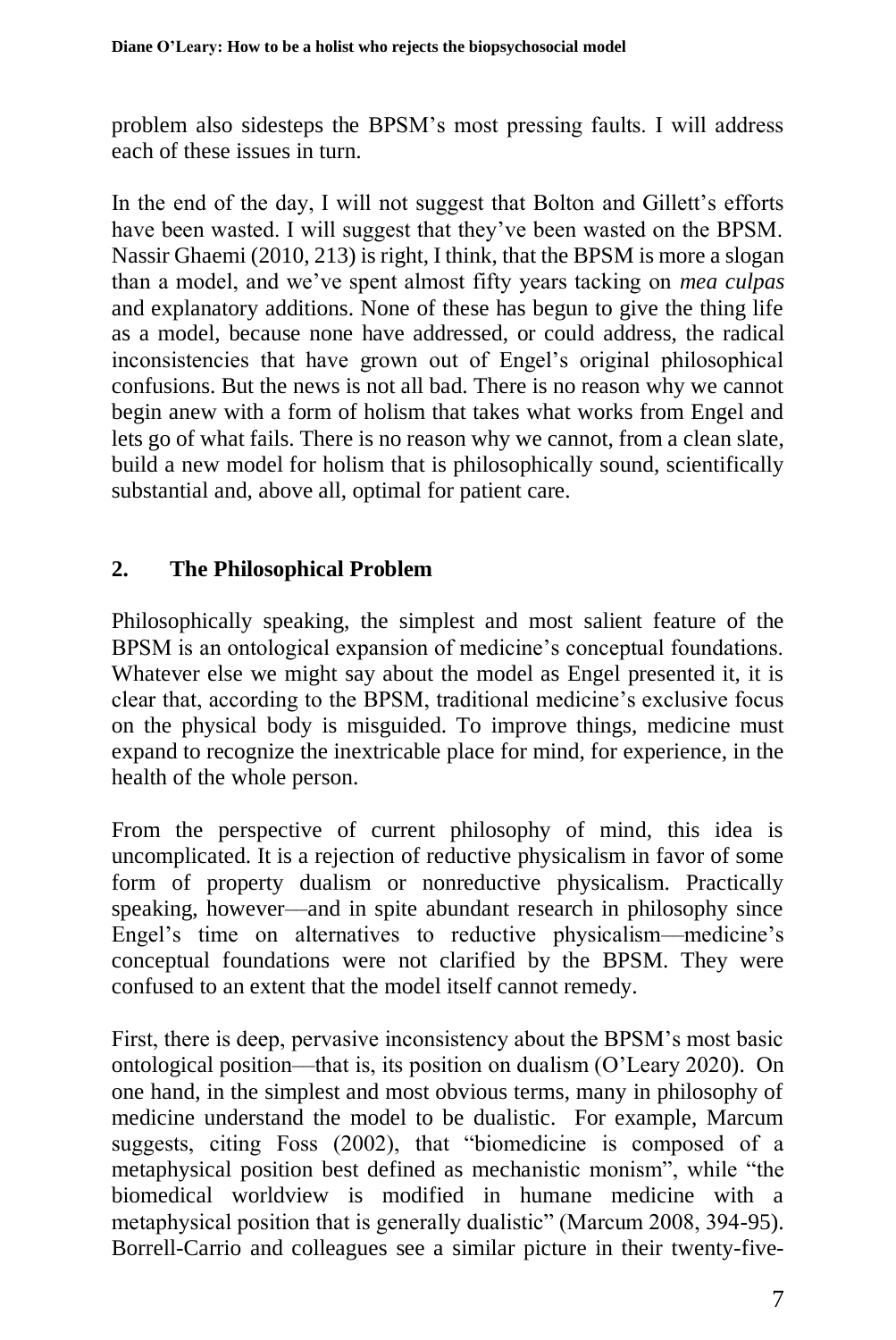year retrospective on the BPSM, concluding that "George Engel formulated the biopsychosocial model as a dynamic, interactional, but dualistic view of human experience" (Borrell-Carrio 2004, 581).

On the other hand, in the borderlands between medicine and psychiatry, the BPSM is generally assumed to be defined by rejection of dualism. In "The persistence of mind-brain dualism in psychiatric reasoning about clinical scenarios", for example, Miresco and Kirmayer explain that "Despite attempts in psychiatry to adopt an integrative biopsychosocial model (…) psychiatrists continue to operate according to a mind-brain dichotomy" (Miresco and Kirmayer 2006, 913). More than that, they define dualism as "the idea that the mind is somehow distinct from the brain and that its essence cannot be reduced to purely material and deterministic neurological mechanisms" (Mireseco and Kirmayer 2006, 913). For those who see the model from this perspective, BPS ontology is characterized by opposition to dualism, by the idea that mind can "be reduced to purely material and deterministic neurological mechanisms".

Though Bolton and Gillett very clearly understand dualism as a problem to be overcome, and a problem that they do overcome with a "new postdualist framework", the book provides no definition of dualism, no acknowledgement of the common perception that the BPSM is dualistic, and no effort to explain why that perception might be mistaken.

Second, because inconsistency about dualism poses such a decisive threat to the coherence of the BPSM, we must investigate whether it can be understood in a way that accommodates both perspectives. Is it possible for one medical model to both accept and reject dualism? Perhaps, if it accepts one form of dualism while it rejects another, but a picture of that kind would require a clear and well-defined account of its position. Do we find such an account in Engel? Definitely not. In fact, when we take a closer look at Engel's original characterization of the biomedical model, we can actually see how we've ended up with such deep ontological confusion. Engel straightforwardly insisted––not once, but consistently in all of his writings––that

the biomedical model embraces both reductionism, the philosophic view that complex phenomena are ultimately derived from a single primary principle, and mind-body dualism, the doctrine that separates the mental from the somatic. (Engel 1977, 130)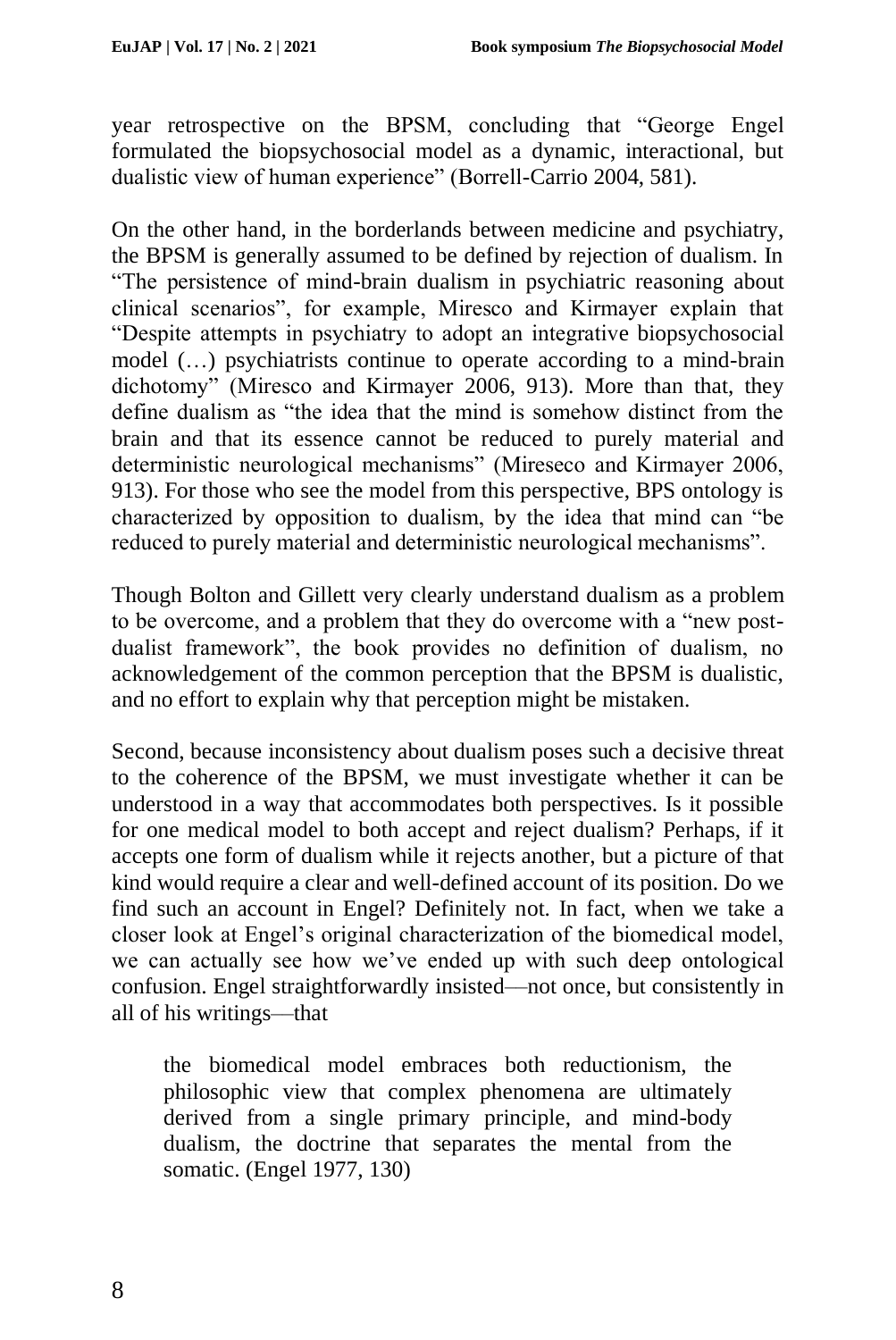This, unequivocally, is the malady that Engel sets out to remedy with the BPSM: not reductionism on its own, but reductionism in combination with dualism.

Broadly speaking, these are diametrically opposed views. In the broadest, most unrefined sense, reductive physicalism and Cartesian dualism are mutually exclusive, so it's not possible for Engel to be correct in framing the BMM as reductive dualism, or dualistic reductionism. In the broadest sense, then, the BPSM is aiming for an incoherent goal, setting out to reverse a position that was impossible in the first place.<sup>1</sup>

Of course as proponents of the BPSM, we could take a more refined view of our ontological options. We could position ourselves between the poles of reductionism and Cartesian dualism with some form of property dualism, for example. Such a position would be a fine antidote to both of those polarities––but again, this would require quite a lot of philosophical refinement. We'd need to clarify, as Susan Schneider does, that while

contemporary philosophy of mind sees the question of the nature of substance as being settled in favor of the physicalist (…) dualism about properties, by contrast, is regarded as being a live option. (Schneider 2012, 51)

We'd need an explanation of the difference between Cartesian realism about minds and current realism about mental properties. Then we'd need a discussion of the difference between nonreductive physicalism (where we accept that mental properties are distinct from physical properties, but reject dualism), and naturalistic dualism (where we accept that mental properties are distinct from physical properties and accept dualism).

Does Engel provide an account of this kind, where we can make sense of the model's contradictory views on dualism through a more contemporary, more refined account of nonreductive alternatives? No, though these options really had not been laid out in clear terms when Engel was formulating the BPSM. Do we get an account of this kind in the "biopsychosocial ontology" that Bolton and Gillett promise to provide? Still, no. In fact, Bolton and Gillett fail to mention property dualism even once. In the brief passage that mentions nonreductive physicalism, they

<sup>&</sup>lt;sup>1</sup> Bolton and Gillett eloquently explain that "physicalism and dualism are twins, one born straight after the other, combative from the start, each refuting the other, the one supported by the great edifice of modern mechanics, the other known immediately by experience, battling ever since" (Bolton and Gillett 2019, 27). Unfortunately, while they often describe the pairing in the BMM as "physicalist reductionism aided by dualism", they do not explain how it might be possible to hold both positions simultaneously.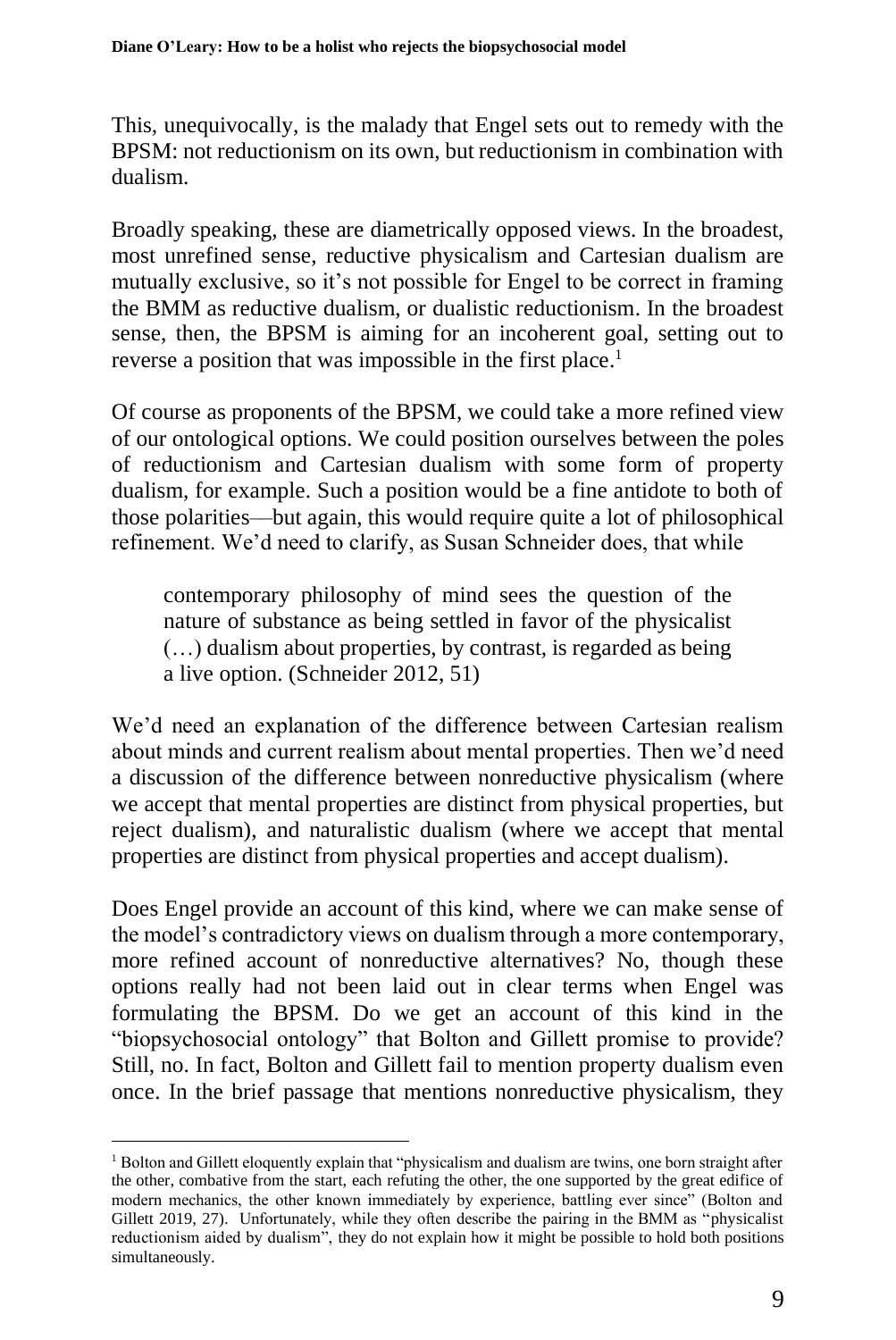dismiss the view, inexplicably, as a "purely 'metaphysical' doctrine", one that "probably has given up on being much or anything to do with the sciences" (Bolton and Gillett 2019, 161).

Third, we have been unable to resolve the BPSM's ontological inconsistency because the term 'dualism' has been defined in a way that makes philosophical clarification impossible. This problem can be traced directly from Engel to Bolton and Gillett.

The only way to make sense of the idea that reductionism and Cartesian dualism go hand and hand is to fudge the definition of dualism a bit. For Engel, as for his colleagues, as for most of those who've worked with the BPSM for the last forty years, dualism is not an ontological position, not a view on how many kinds of substances or properties exist. Engel's brand of dualism is an epistemological position, a choice each of us can make in our thinking. When we separate mind and body in our thinking, we are dualists, and when we integrate them, we defeat dualism. Unfortunately, dualism is actually not an epistemological position. Dualism does not come and go depending on the ideas we prefer or the words we choose. If the world is dualistic, then two kinds of things exist in the world, no matter what we say or think or do in medical practice.

Bolton and Gillett's book is a productive example of this confusion and its catastrophic impact on medicine's foundational clarity. Though authors promise at the start to provide a new ontology for the BPSM, and later they take themselves to have made good on that promise, like Engel, they pair dualism with reductionism, almost as a habit. Like Engel, they feel sure they've conquered dualism "when physical and mental health conditions are brought together (…) rather than being axiomatically separate" (Bolton and Gillett 2019, 109). Moreover, because, like Engel, they believe we settle the question of dualism when we choose not to separate mind and body in our language or practice, they entirely overlook the actual question of dualism, that is, the question of whether minds, or mental properties, exist.

It's important to be clear about why it's philosophically problematic to define dualism as separation of mind and body in our thinking rather than as the existence of minds or mental properties. After all, dualists always do separate mind and body, so it will work out just fine to define it that way as long as we're affirming dualism. The trouble arises when we reject dualism––because we can choose to reject separation of mind and body in our thinking as dualists, or as monists. Marcum (2008) and Borrell-Carrio et al. (2004), for example, both insist that while the BPSM is a dualistic model, one that recognizes both mind and body, it also demands that we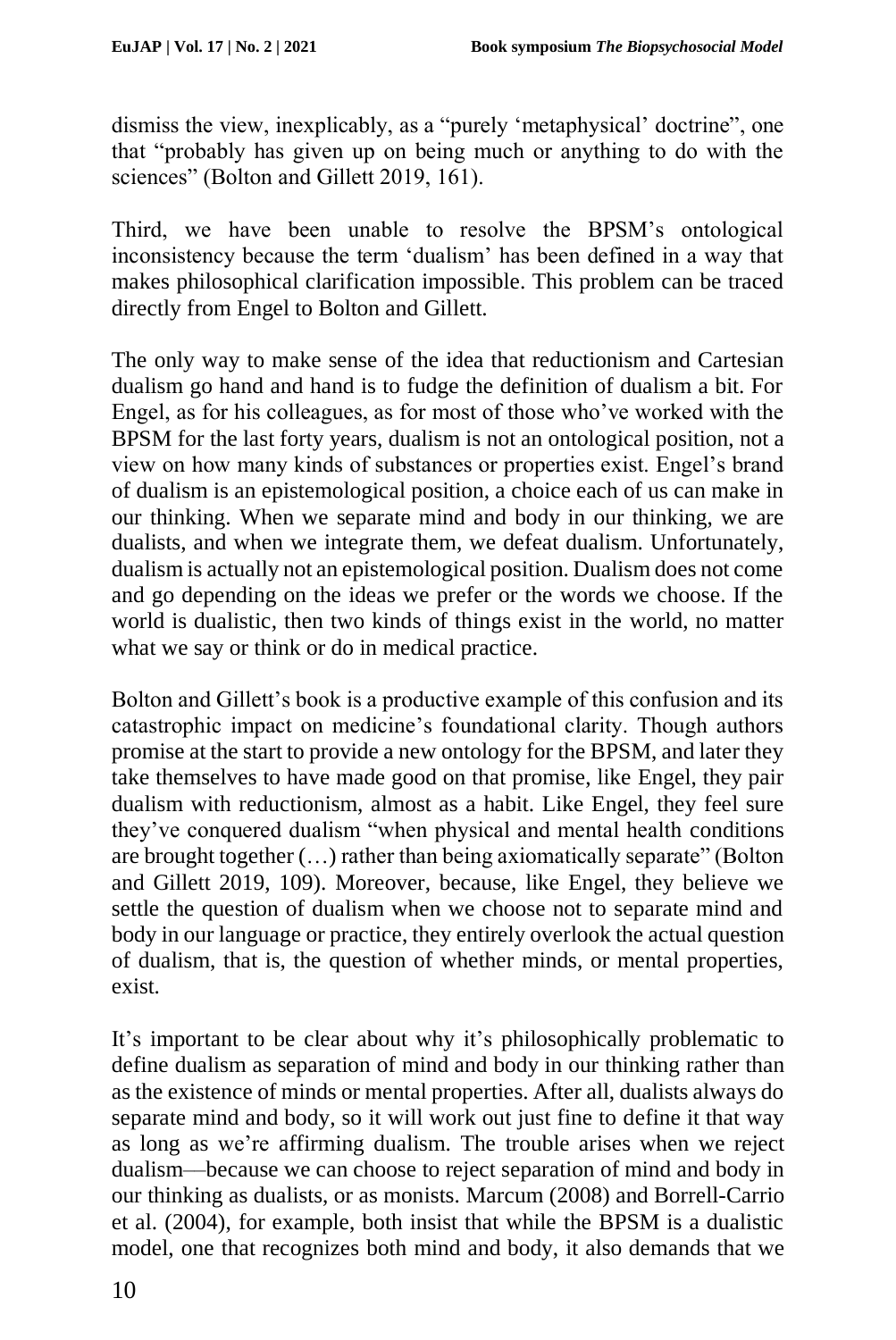recognize them as unified, rather than separated, in the whole person. Miresco and Kirmayer (2006), on the other hand, insist that the BPSM is a monistic model. From their perspective, it's a mistake to separate mind and body because all the world is physical.

This is the source of the BPSM's philosophical incoherence. We cannot begin to determine whether medicine is or is not dualistic unless we're clear what that question means: does medicine's understanding of health and healthcare require the existence of minds or, alternatively, mental properties? Once we're clear about that, nonreductive physicalism and naturalistic dualism become instant candidates for holism's ontological foundation. While it's certainly possible to argue that both fail to make sense of the whole person in the way that Engel intended, or the way that medicine actually requires, these are the most widely accepted ways to make sense of a holistic vision in contemporary philosophy of mind. We cannot sort out medicine's ontological foundations without considering them.

Admirable as Bolton and Gillett's picture of BPS causes may be, it will not stand as an account of BPS ontology until authors make direct use of it to resolve the BPSM's pervasive inconsistency about dualism. To do so they'd need to recognize that, in the twenty-first century, the question of dualism is serious and meaningful, especially for medicine. It is the hard problem of accounting for the reality of experience in the context of science (Chalmers 1995). More than that, they'd need to acknowledge that, like Engel, they do help themselves to the reality of experience as central to a sound understanding of health and healthcare.

Fourth and finally, any effort to provide a workable ontology for the BPSM must address incoherence in its central claims about mind and body.

(a) The first step and most important step toward an ontologically coherent picture of the BPSM is to clarify a consistent definition of dualism within the terrain that characterizes contemporary philosophy of mind. That, on its own, would be a monumental accomplishment for philosophy of medicine, one that would reverberate productively through all the medical professions.

(b) Second, we need an explanation of why medicine should reject dualism, if, in fact, it should––because rejection of dualism does not go without saying in philosophy of mind, surprising as that may be to many in the medical professions. Because the question on the table in philosophy is about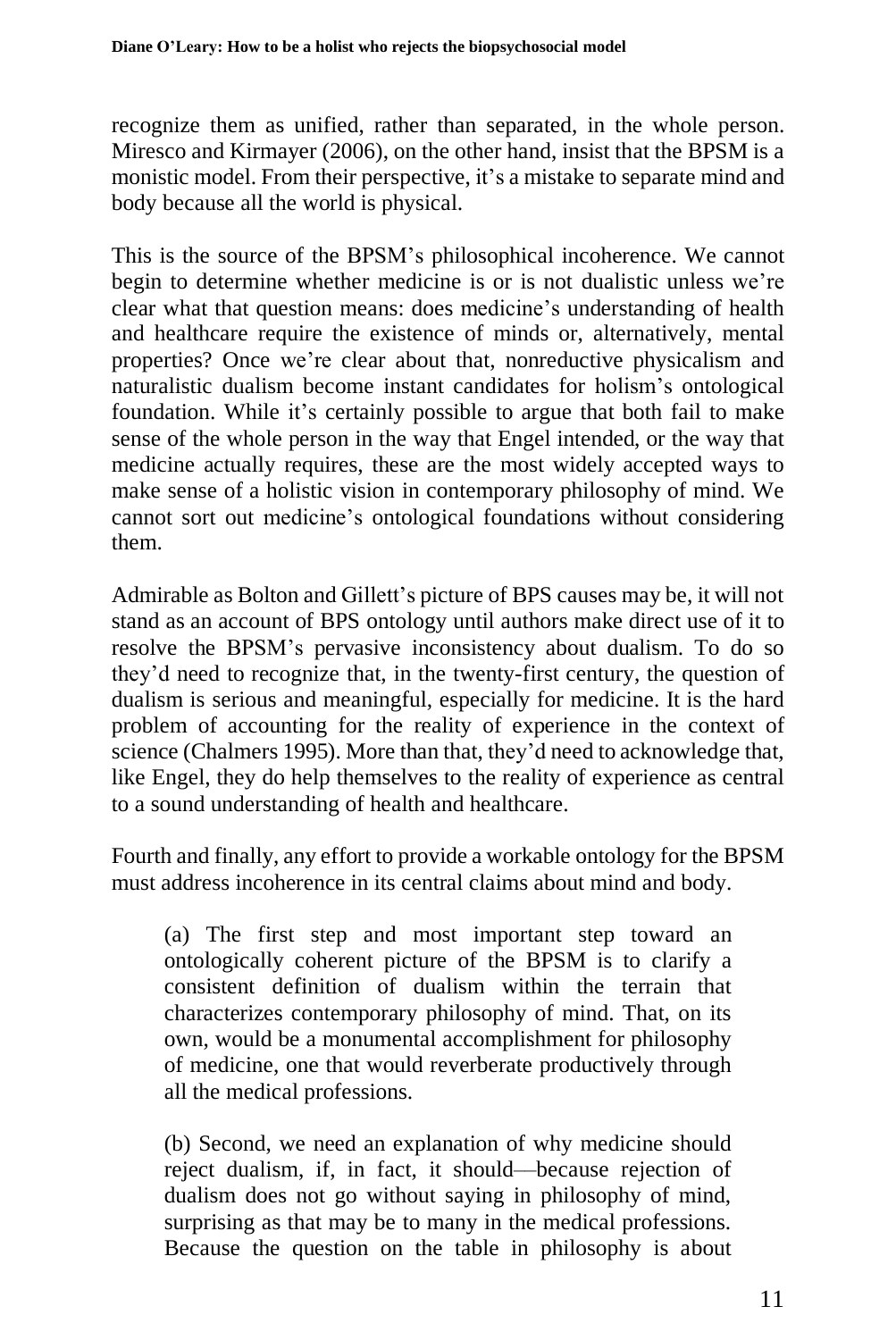property dualism rather than substance dualism (generally speaking), and, generally speaking, philosophy of mind has accepted the reality of mental properties, rejection of dualism does now require clarification and support. In any area of discourse that depends on recognition of experience *qua* experience, as the BPSM certainly does, it is absurd to proceed as if rejection of dualism goes without saying.

(c) Third, because separating mind and body certainly does not make us dualists, not in philosophy of mind, we need a discussion of the merits and drawbacks of separating them in medicine. The fact is that, by and large, philosophers of mind are comfortable distinguishing mental properties from physical properties. To put that a different way, by and large, philosophy of mind has accepted a real distinction between experiences and the brain states with which they're correlated. "Separation of mind and body", is not a problem in philosophy, at least not *prima facie*. If we want to propose that it's a problem for medicine, either metaphysically or clinically, that idea that will require clarification and support.

While it is certainly possible to address these three issues, it is hard to imagine any way that we might institute revisions on these points in everyday thinking about the BPSM in medicine, psychiatry or bioethics. After fifty years of incoherent wrangling about mind and body, that is to say, the BPSM has come to be defined by its entrenched philosophical inconsistency. Though we surely can repair medicine's conceptual foundations, we will need to see the result as an alternative form of holism, a better form of holism than what we get with the BPSM. I will make some broad points about that project in Part 4, but first it's important to track the BPSM's ontological confusion as it actually plays out at the level of clinical practice.

# **3. The Clinical Problem**

In addition to the formidable challenge of ontological incoherence, the BPSM also faces a practical challenge, that it "lacks specific content, is too general and vague" (Bolton and Gillett 2019, 29) at the level of clinical application. Ghaemi suggests that while the addition of psychological and social considerations do provide greater freedom and complexity in diagnosis and treatment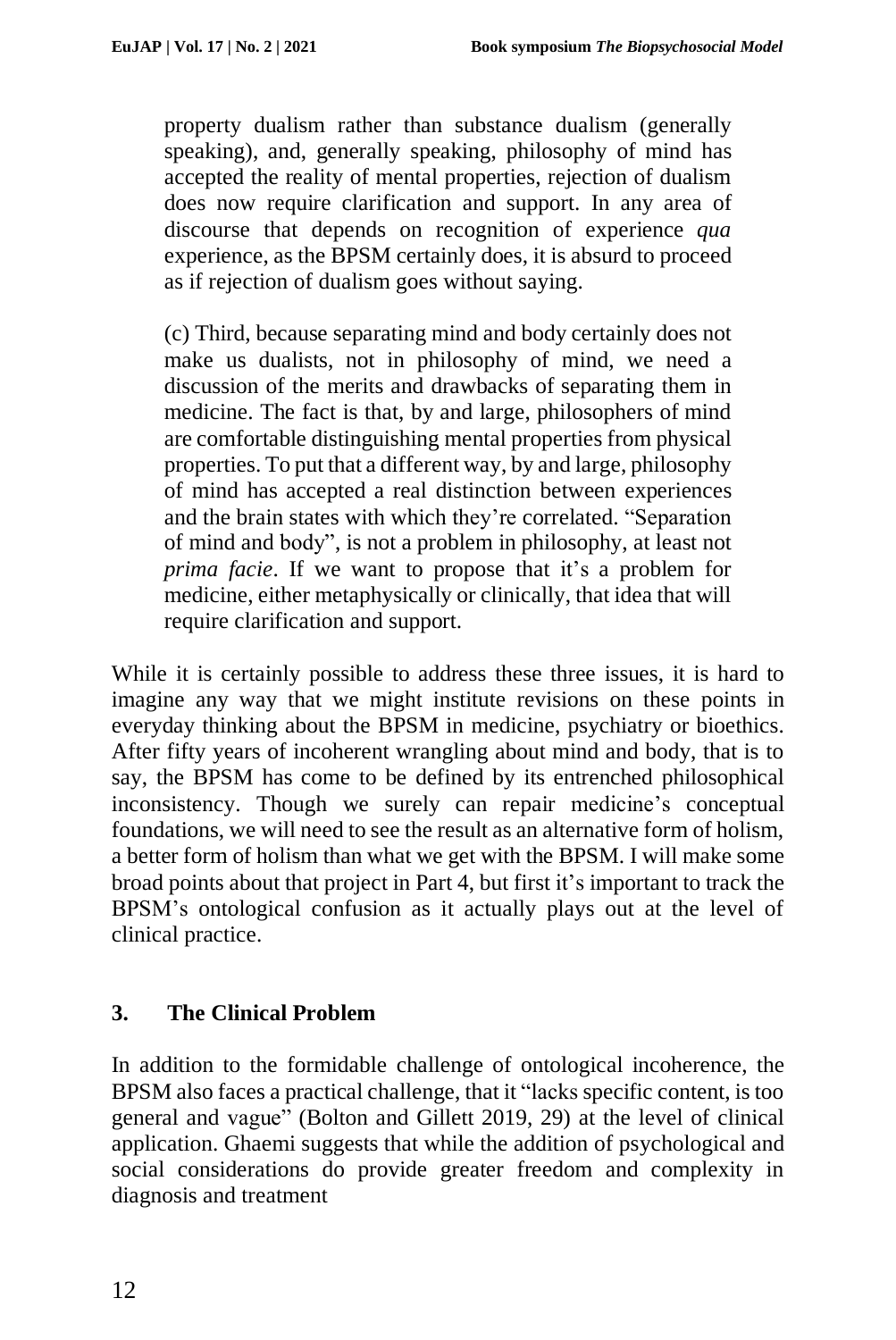[t]his eclectic freedom borders on anarchy: one can emphasise the 'bio' if one wishes, or the 'psycho' (…) or the 'social'. But there is no rationale why one heads in one direction or the other: by going to a restaurant and getting a list of ingredients, rather than a recipe, one can put it all together however one likes. (Ghaemi 2009, 3)

The new options are certainly reasonable (maybe reasonable enough to be obvious for psychiatry), but they're not useful without general guidance as to how they should be used.

Bolton and Gillett propose that this problem can be resolved at the level of research, where new evidence for the relevance of psychosocial factors in specific conditions has now been developed. Clinicians can do without general principles for choosing between bio, psycho, and social options, they suggest. BPS practice can be accomplished purely by applying information from research about specific psychosocial factors for specific conditions. This approach goes a long way toward aligning the BPSM with evidence-based medicine, and I am very much in favor of that kind of effort. In the process, however, it overlooks Engel's vision for BPS practice, the risk it creates in providing diagnostic options without diagnostic guidance, and the sense in which that gap has been filled by ontological confusion.

First, discourse about the BPSM, including Bolton and Gillette's, often fails to appreciate Engel's rich picture of the clinical interview. In "How much longer must medicine's science be bound by a seventeenth century world view?" Engel directly opposes the idea that the clinical relevance of the BPSM could play out purely through the application of research, and his arguments on this point may be the most convincing we find in his work. He explains in detail exactly how the clinical interview is a "means of data collection and processing" (Engel 1992, 338) that's central to BPS practice. When our understanding of medical science excludes "information that is only accessible through the medium of human exchange" (Engel 1992, 338), he insists, we have misapplied the seventeenth-century paradigm in a way that compromises the goals of medical science.

This material is very helpful when it comes to the order of explanation between medical science and medical humanism. It's not that the BPSM advances a humanistic vision of patient as person, and then insists that medical science should adapt to humanism. On the contrary, Engel suggests that "appeals to humanism" are "ephemeral and insubstantial (…) when not based on rational principles" (Engel 1977, 135). We begin with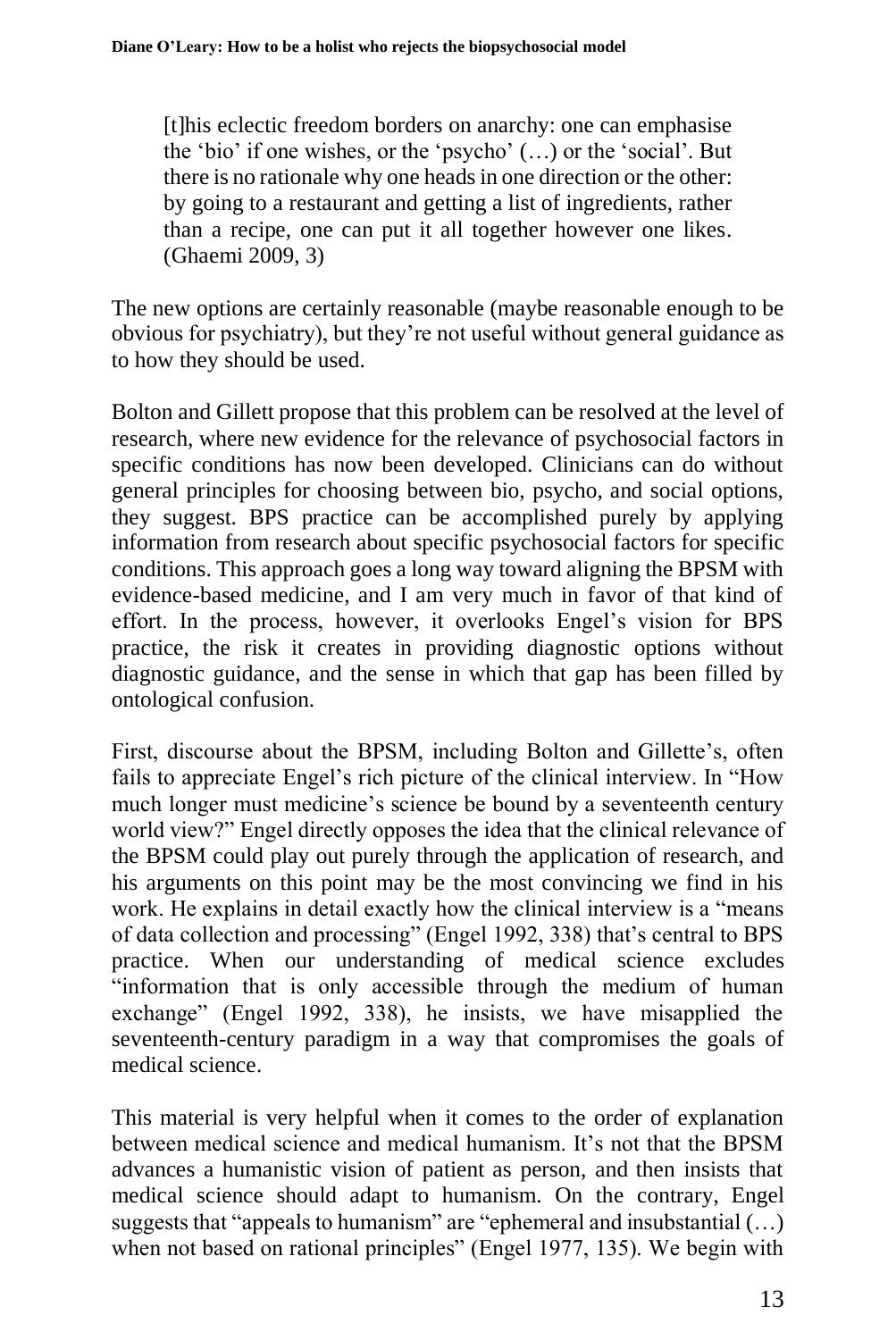conceptual foundations, in other words, at the point where we clarify the scope and methods of medicine as a science, then this scientific vision forces us toward humanism (O'Leary 2021). Good medical science recognizes the relevance of biological, psychological and social factors, then it gathers data about those factors through a scientific approach to the clinical interview. That approach best succeeds when it humanizes patient and doctor, and in this sense, good science actually demands good ethics.

To my mind, this is Engel at his best, and all of this richness dissolves when we imagine that BPS practice could be a matter of simply applying psychosocial research in the clinic. Unfortunately, Engel's account of the clinical interview still leaves us entirely unclear about how to distinguish between biological, psychological and social explanations in the diagnostic process. Bolton and Gillett actually frame the question perfectly in Chapter 4:

While disease is contextualised in the person as a whole, the immediate question is where the dysfunctional process is located: which system within the whole is dysfunctional, causing problems for the whole? (Bolton and Gillett 2019, 256)

Second, discourse about the BPSM, including Bolton and Gillette's, often fails to recognize how the lack of clinical guidance poses a threat to patient safety. When the model opens the door to psychosocial diagnosis for bodily symptoms in everyday practice, clearly it opens the door to a new and threating form of diagnostic error.

Diagnostic clarity is not the norm in medicine, surprising as that may be, at least not in outpatient care. In fact, as the UK's National Health Service understands things, "on average, 52% of patients accessing outpatient services have medically unexplained symptoms" (Joint Commissioning Panel for Mental Health 2017, 6-7). And while medical research and education are intensely focused on diagnosis, and treatment implied by diagnosis, they are essentially silent when it comes to developing directives for managing this very sizeable portion of cases.

Bolton and Gillett trust that "medical and clinical psychological textbooks" contain "scientific details" (Bolton and Gillett 2019, 119) that tell clinicians how to safely manage cases where biomedical and psychosocial explanations both remain possible, but that faith is wholly unfounded. Since the advent of the BPSM, recommendations for managing these cases have not been based on medical science at all, and they have not been evaluated by medical researchers for safety or reliability. Instead, practice in this area has been guided by research in psychiatry, specifically, research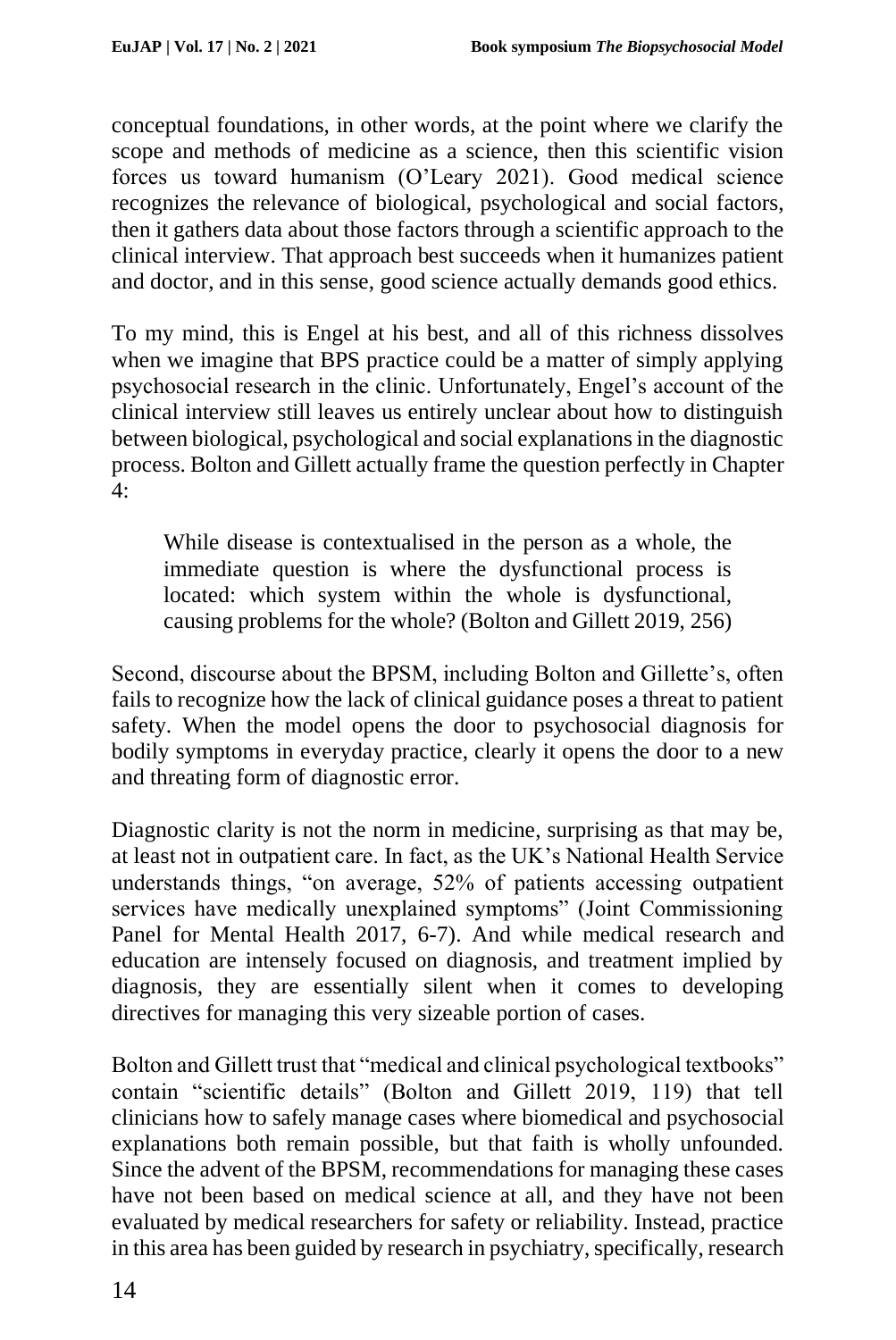produced and reviewed within the small subdiscipine of psychiatry known<br>as psychosomatic medicine (or sometimes "consultation-liaison") as psychosomatic medicine (or psychiatry").

Third, the need for clinical guidance has been met in psychosomatic medicine not by safety-tested science, but by wrangling about dualism. What makes the clinical problem so pressing, in other words, is that it combines in disastrous ways with the problem of ontological incoherence. In 1984, Schwab explained, for example, that according to "the established principles of psychosomatic medicine", in the great many cases where diagnosis remains elusive, clinicians should avoid "viewing the patient dichotomously as being 'organic or functional'" (Schwab 1985, 584). Instead of seeking clarity about the presence of disease, that is to say, a good BPS clinician will "conceptualize the patient as a total person, a psychobiological unit" (Schwab 1985, 584).

More recently, Creed and colleagues clarify the importance of avoiding "dualistic thinking" where we "regard symptoms as either organic or nonorganic/psychological". Instead, the BPS clinician should manage unexplained symptoms with deliberate diagnostic vagueness, making sure never to "force these disorders into either a 'mental' or 'physical' classification" (Creed et al. 2010, 5).

It is certainly possible for philosophical ideas to play a useful role in the challenge of distinguishing conditions with primarily biological causes from those with primarily psychosocial causes. Indeed, it's hard to see how we can understand that question without philosophical ideas about mind and body. Philosophy can be productive for medicine, though, only to the extent that it's supported with sound reasoning that's continuous with, and consistent with, science. In the borderlands between medicine and psychiatry, however, the BPSM's ontological confusion reaches its most incoherent pitch. Here Engel's defining demand to extend medicine's focus beyond body has somehow become a demand to equate mind with body at all times. The recommendation to see both mind and body as vital contributors to health has become a demand never to engage in practices that distinguish one from the other.

Even if we could defend these ideas in their own right, we cannot possibly defend them as consistent with the defining ideas of holism. More importantly, we cannot defend them as consistent with even the lowest standards for safety in medical science. By definition, cases of diagnostic uncertainty are cases where the possibility of biological disease remains, so these are cases where a recommendation to avoid biological clarity requires an extraordinarily high bar of scientific evidence. What it needs is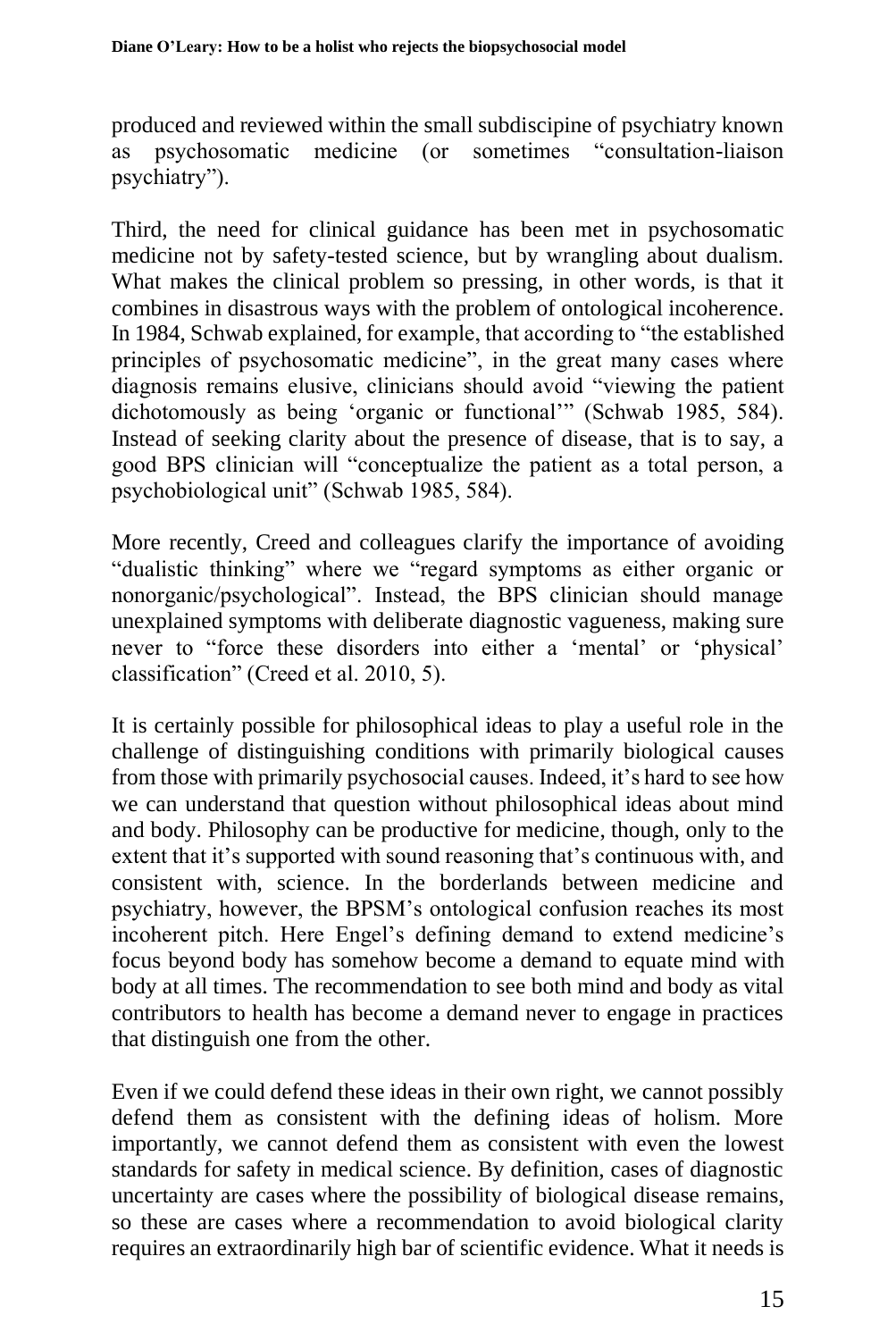a consistent standard for determining when the possibility of biological disease can reasonably be set aside, and biomedical research that rigorously evaluates the safety of that standard for the wide range of patients who suffer from undiagnosed symptoms. What it has is the boogeyman of "dualism", an imagined imperative, borne of Engel's own confusion, to avoid diagnostic practice that "separates mind and body" at all costs.

Though medicine's research review system would root out these recommendations, research in psychosomatic medicine is not reviewed in the medical system. While medical textbooks and practice standards defer to psychosomatic medicine when it comes to principles for practice with medically unexplained symptoms, the research that drives these principles circumvents the filtering process for medical science. This too is the result of ontological incoherence. Because the BPSM proposes that biological and psychosocial factors are both relevant for medical practice, but it fails to provide guidance on how to manage that distinction, we have imagined that we can hand off vital matters of biomedical safety––for a very substantial portion of outpatients––to research and review within a subdiscipline of psychiatry. That, quite clearly, is a scientific mistake.

It should not be surprising that in the area where BPS ontology is poised to play its most direct and substantial clinical role, right there in the mindbody borderlands, we find recommendations for practice that are demonstrably problematic. Deep conceptual confusion rarely leads to empirical success for any science, and medicine is no exception to that rule.

### **4. Conclusions: New Holism**

Bolton and Gillett's book is probably the best we can do when it comes to propping up the BPSM as a model for medical science. In that sense it may be most instructive by example. On the basis of the model itself, even with considerable philosophical ingenuity, we cannot escape the BPSM's entrenched philosophical confusions, and we cannot avoid the dangerous ramifications of those confusions in everyday practice.

Fortunately, we can reject the BPSM without accepting the biomedical model. In fact, we can reject it even as we accept that biological, psychological and social factors each play an inextricable role in human health. To do so is just to put our collective foot down, to insist that as holists we can do better, that the inchoate bag of ideas put forth by George Engel is both wise and inadequate, both essential and utterly absurd.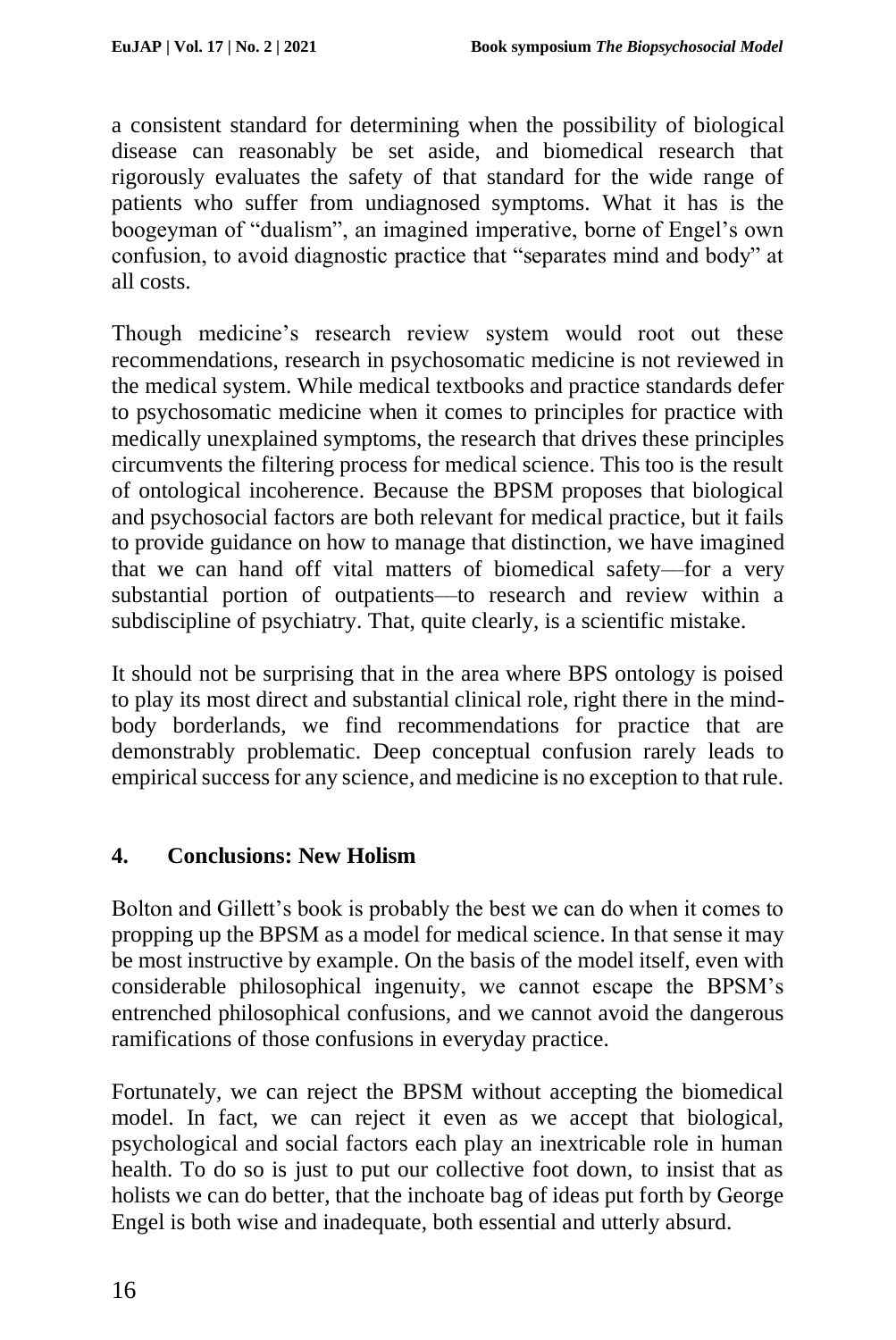When a holist rejects the BPSM she does not advance a version of medicine where the patient becomes, once again, a body, where autonomy yields, once again, to parentalism. On the contrary, as a holist she holds those ideas in such high regard that she demands a sound foundation for them, a conceptual depth and consistency that's worthy of the task at hand. This demand is entirely in keeping with Engel's vision, with his suggestion that "appeals to humanism" are "ephemeral and insubstantial (…) when not based on rational principles" (Engel 1977, 135). Because humanism matters, we cannot achieve it on the cheap. To understand its roots, and its necessity, medicine needs to get its philosophical house in order.

The defining idea of holism is that medicine makes no sense, not in its humanity and not in its science, without the reality of human experience. We pursue the practice of medicine, and indeed we recognize it as morally imperative, because disease causes terrible experiences, and ultimately the cessation of experience. This point is so deeply obvious to those in the medical professions that it's a struggle even to imagine what it would mean for philosophers to question it, and to reject it, as they often do. It is helpful to note, too, that the reality of experience was no less obvious in medicine before Engel than it has been since. Regardless of the BMM's commitment to objective scientific methods, and regardless of its consensus that the realm of experience lies outside the scope of medicine, the medical profession has never denied, or even imagined denying, the reality of experience. It has always pursued medicine for the purpose of improving and protecting experience. It has always accepted facts of first-person experience as medicine's motivating data (O'Leary 2021).

In this sense, Engel's holistic vision was more a confession than a revelation. Without metaphysical specifics, it simply and broadly pointed out that human beings are experiencing beings, and that somehow, maintaining medicine's scientific commitment, we must recognize that in order for medicine to succeed. In effect, holism set out to position medicine's foundation somewhere within the framework of philosophy of mind, but with the BPSM that effort could not have been a more colossal failure. Not only has the BPSM failed to clarify medicine's philosophical position on mind and body. It has created, and in fact entrenched, a compendium of pseudo-philosophical jargon so incoherent as to make medical holism anathema to philosophy.

Holism should have inspired a conjoining of medicine with philosophy, a unified effort to understand experience in the context of medical science, and to apply that understanding to improve clinical practice. Instead, the language of the BPSM so distorted medicine's mind-body position that we now find ourselves demanding and rejecting dualism in the same breath––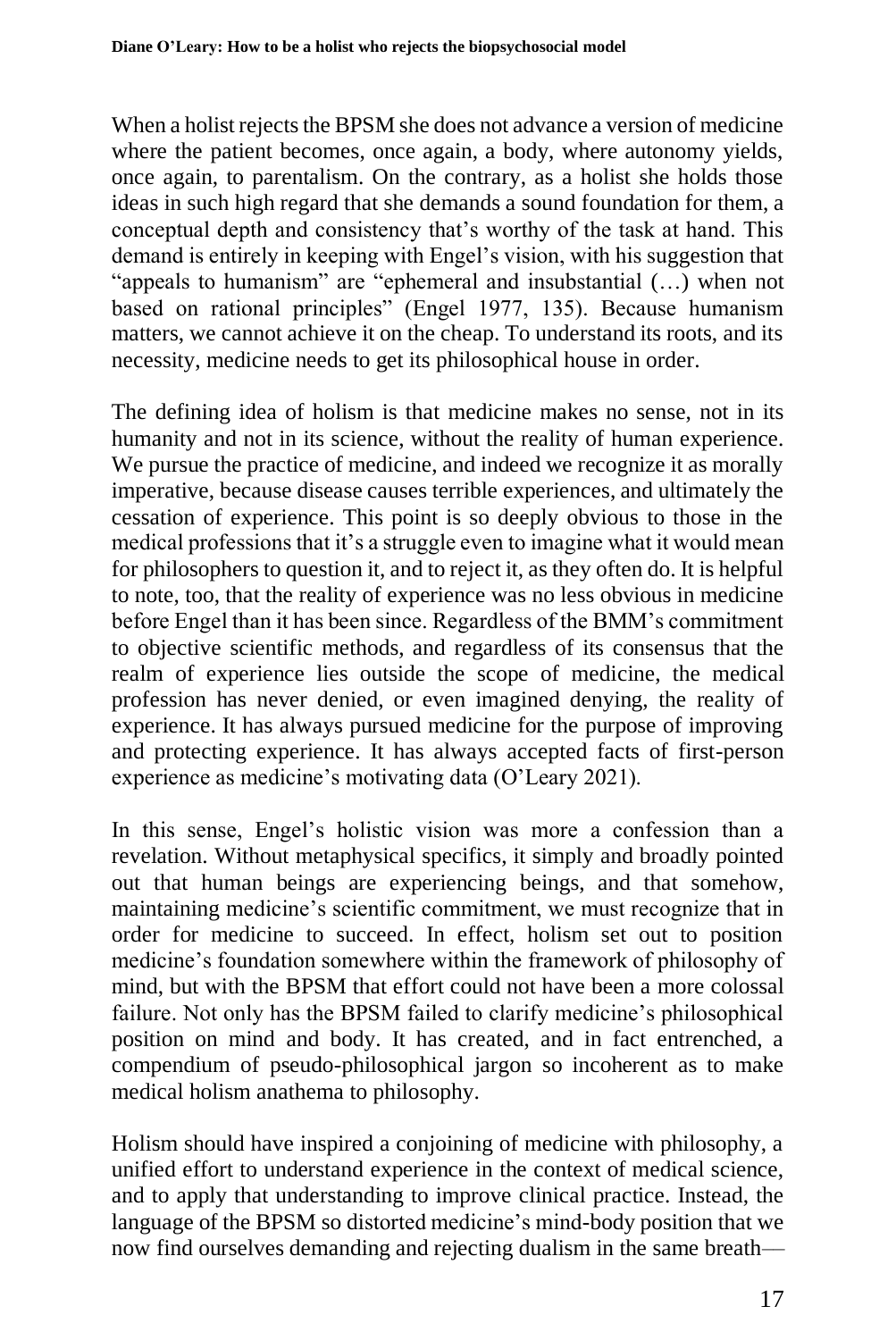not now and then, but as a defining feature of medicine's conceptual dogma (O'Leary 2020).

If we let go of the jumble of platitudes that is the BPSM––the equivocation on dualism, the unsupported prohibition on "separation", the imperative to "integrate" as if we have the power to change how mind and body are related––we can begin to fix this problem. We can accept medical holism as the metaphysical open door that it is, just a willingness to recognize the reality of experience, and the sense in which that reality forces medicine to address biological, psychological and social aspects of health. And we can finally characterize that perspective in accurate philosophical terms: as acceptance of consciousness in the context of medical science.<sup>2</sup>

This will not entirely resolve the question of medicine's position on dualism, and it will not explain how subjective experience can play a central role in objective medical science, but it will position medicine in the territory of nonreductive physicalism and property dualism, and that will make it possible to address medicine's basic ontological questions in a serious way. More than that, regardless of our answers to those questions, medical practice can readily be improved purely through recognition that a holist does distinguish conscious states from the brain states (or body states) with which they're correlated. This clarity makes it possible to develop practice recommendations for unexplained symptoms that are based on medical science rather than unsupported dogma about avoiding separation of mind and body.

In truth, we work with a placeholder in all fields where a sound philosophico-scientific picture of consciousness should be, and in this sense perhaps medicine can make an invaluable contribution. As an effort to improve and protect embodied experience through science, medicine is the mind-body problem writ large, with stakes that make the difference between wellness and suffering, health and disease, life and death for real persons. In a sense, medicine is the conscience of consciousness studies–– or at least it would be if it took part. We are the applied science that keeps it real, the science that absolutely cannot do without experience as experience, the science where misunderstanding of mind and body will play out as real human suffering in the real world.

Bolton and Gillett are entirely right that "Engel's proposal of the biopsychosocial model was audacious" (Bolton and Gillett 2019, 89).

<sup>2</sup> By 'consciousness' I mean, specifically, phenomenal consciousness, following Block: "Phenomenal consciousness is experience; the phenomenally conscious aspect of a state is what it is like to be in that state. The mark of access-consciousness, by contrast, is availability for use in reasoning and rationally guiding speech and action" (Block 1995, 228).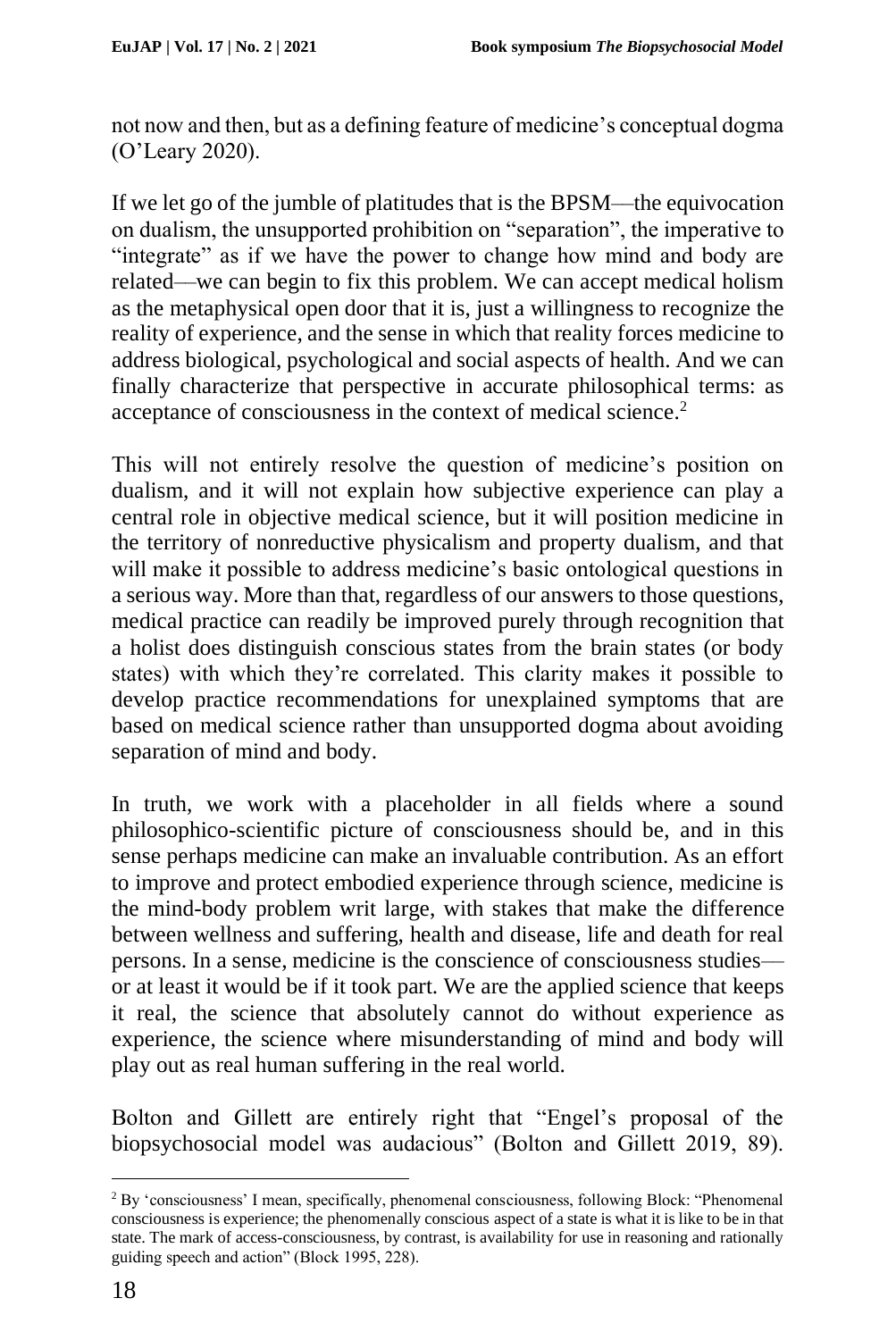What's audacious about it, though, is easy to miss. We take the reality of experience for granted in the context of medicine, and we take the possibility of medical science for granted, as well we should. What we should learn from Engel, most audaciously and most profoundly, is that we have work to do in sorting out how those truths fit together.

# **REFERENCES**

- Block, Ned. 1995. 'On a Confusion about a Function of Consciousness'. *Behavioral and Brain Sciences,* 18 (2), 227-87. https://doi.org/10.1017/S0140525X00038188.
- Bolton, Derek and Grant Gillet. 2019. *The Biopsychosocial Model of Health and Disease New Philosophical and Scientific Developments*. Cham, Switzerland: Palgrave. https://doi.org/10.1007/978-3-030-11899-0.
- Borrell-Carrió, Francesc, Anthony L. Suchman, and Ronald M. Epstein. 2004. 'The Biopsychosocial Model 25 Years Later: Principles, Practice, and Scientific Inquiry'. *Annals of Family Medicine* 2 (6): 576-82.

https://doi.org/10.1370/afm.245.

- Chalmers, David. 1995. 'Facing up to the Problem of Consciousness'. *Journal of Consciousness Studies* 2 (3): 200-219.
- Creed, Francis, Elspeth Guthrie, Per Fink, Peter Henningsen, Winfried Rief, Michael Sharpe, and Peter White. 2010. 'Is there a Better Term than "Medically Unexplained Symptoms"?' *Journal of Psychosomatic Research* 68 (1): 5-8.

[https://doi.org/10.1016/j.jpsychores.2009.09.004.](https://doi.org/10.1016/j.jpsychores.2009.09.004)

Engel, George. 1977. 'The Need for a New Medical Model'. *Science*, 196 (4286): 129-36.

https://doi.org/10.1126/science.

Engel, George. 1992. 'How Much Longer Must Medicine's Science be Bound by a Seventeenth Century World View?' *Family Systems Medicine* 10 (3): 333-45.

http://dx.doi.org/10.1037/h0089296.

- Foss, Laurence. 2002. *The End of Modern Medicine: Biomedicine Under a Microscope*. Albany: SUNY University Press.
- Ghaemi, S. Nassir. 2009. 'The Rise and Fall of The Biopsychosocial Model'. *British Journal of Psychiatry* 195, 3-4. https://doi.org/10.1192/bjp.bp.109.063859.
- Ghaemi, S. Nassir. 2010*. The Rise and Fall of the Biopsychosocial Model: Reconciling Art and Science in Psychiatry.* Baltimore: Johns Hopkins University Press. https://doi.org/ [10.1353/book.3501.](http://doi.org/10.1353/book.3501)